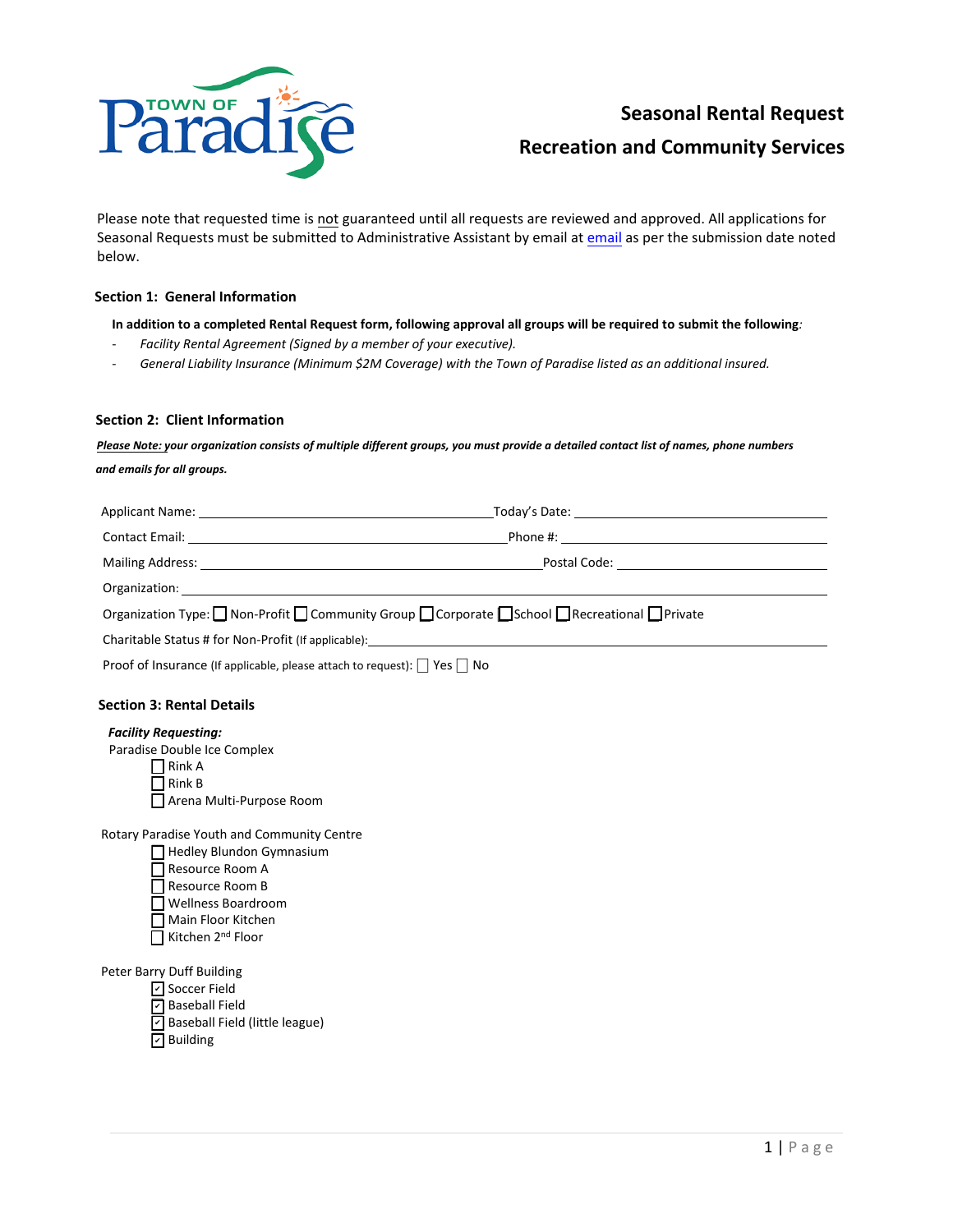| Diane Whelan Soccer Complex<br>$\prod$ Soccer Hut<br>$\Box$ Field 1<br>$\Box$ Field 2<br>$\Box$ Field 3 - Multi Sport Turf Field                                                                                                                                                                                                     |                                                                                                               |  |
|--------------------------------------------------------------------------------------------------------------------------------------------------------------------------------------------------------------------------------------------------------------------------------------------------------------------------------------|---------------------------------------------------------------------------------------------------------------|--|
| <b>Milton Road</b><br>□ Club House<br>$\Box$ Ballfield                                                                                                                                                                                                                                                                               |                                                                                                               |  |
| Paradise Park<br>□ Outdoor Stage & Green Space □ Do you require electricity?<br>Green Space (Temporary Baseball Fields)                                                                                                                                                                                                              |                                                                                                               |  |
| St. Thomas Community Centre<br>Meeting Room<br>$\Box$ Kitchen                                                                                                                                                                                                                                                                        |                                                                                                               |  |
|                                                                                                                                                                                                                                                                                                                                      |                                                                                                               |  |
| <b>Request Details</b>                                                                                                                                                                                                                                                                                                               |                                                                                                               |  |
| Request Type: <u>□</u> Renewal □ New Request                                                                                                                                                                                                                                                                                         |                                                                                                               |  |
|                                                                                                                                                                                                                                                                                                                                      |                                                                                                               |  |
| Frequency: Daily Weekly Bi-Weekly Monthly                                                                                                                                                                                                                                                                                            |                                                                                                               |  |
| Activity Type: □Practice □ Game □ Tournament □ Meeting □ AGM's □ Banquet □ Special Event                                                                                                                                                                                                                                             |                                                                                                               |  |
|                                                                                                                                                                                                                                                                                                                                      |                                                                                                               |  |
| Day(s) of the Week & Time(s): Please Note: If you are a larger rental group or an association, please attach a separate detailed<br>schedule along with this request outlining your specific times if the below is not enough space.<br>Preferred Option: Please select all that apply and include all time slots (If more than one) |                                                                                                               |  |
| $\Box$ Monday                                                                                                                                                                                                                                                                                                                        | Group/Event Name:                                                                                             |  |
| $\boxed{\text{Tuesday}}$                                                                                                                                                                                                                                                                                                             |                                                                                                               |  |
|                                                                                                                                                                                                                                                                                                                                      | University of Crown Component Name: Component Name: Component Name: Component Name:                           |  |
| Thursday Management of Thursday Management of Thursday                                                                                                                                                                                                                                                                               | Group/Event Name: 1999 March 1999 March 1999 March 1999 March 1999 March 1999 March 1999 March 1999 March 199 |  |
|                                                                                                                                                                                                                                                                                                                                      |                                                                                                               |  |
|                                                                                                                                                                                                                                                                                                                                      |                                                                                                               |  |
|                                                                                                                                                                                                                                                                                                                                      |                                                                                                               |  |